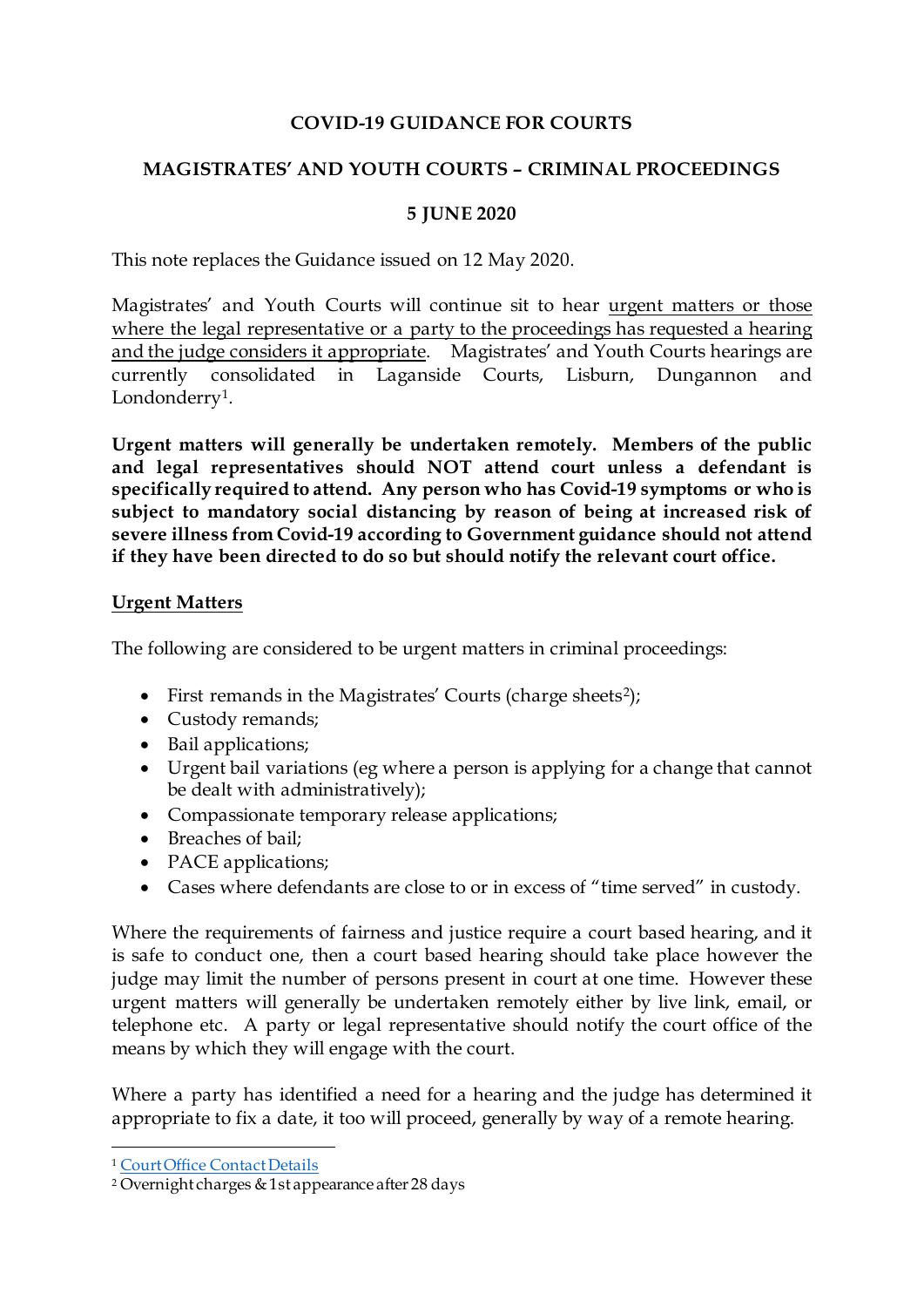**In each of the above scenarios the party wishing the matter to proceed should complete the requisite form, [MCCI1](https://judiciaryni.uk/sites/judiciary/files/media-files/FORM%20MCCI1%20%20Magistrates%20%20Court%20Business%20Continuity%20Covid%2019%20%2012.5.20.DOC), sharing it with the other party in sufficient time to enable it to be completed and lodged with the court office by 4.00 pm two working days before the case is listed. Telephone contact details must be included on the form.**

# **Laganside Courts**

Laganside Courts will be dealing with additional business from Ballymena, Antrim, Ards and Downpatrick. It has been agreed that the urgent business listed above will be scheduled to assist legal representatives and parties to know when they should dial into the remote hearing:

- Belfast video link cases at 10:00 daily
- Belfast criminal cases (to include Courts 9 and 10 lists) at 10:15am
- Any other criminal lists at 11:00
- Late cases from PSNI Musgrave Street from 11:15
- Family or Youth cases from 11:45.

### **Lisburn Court**

All courts will commence at the following times:

- Monday Thursday at 10:00
- Friday: 09:45

### **Bail**

Where the accused is in custody and no application for bail is being made, the parties do not need to attend the live link court hearing and the case will be adjourned for four weeks.

Where there is to be an application for bail or variation of bail, other than in relation to a first appearance, Form [BAIL2](https://judiciaryni.uk/sites/judiciary/files/media-files/FORM%20BAIL2%20%20Magistrates%20%20Court%20Bail%20Application%20Variation%20Form%20V4.0%20Issued%2011.5.20.DOC) should be completed by the defence and forwarded to the prosecution for completion. The prosecution will complete the form and return the form to the defence who will, prior to submitting the form to the court, complete the date listed/requested for at least 2 clear working days ahead. Thereafter the judge will consider the papers and determine if the case should be listed, and if so, options as to how the hearing will be managed.

Where a hearing is required bail applications will generally be dealt with by the parties appearing remotely. The accused is not required to attend the application by live link unless he/she is a self-represented remand prisoner or where he/she does not expressly agree to not being produced.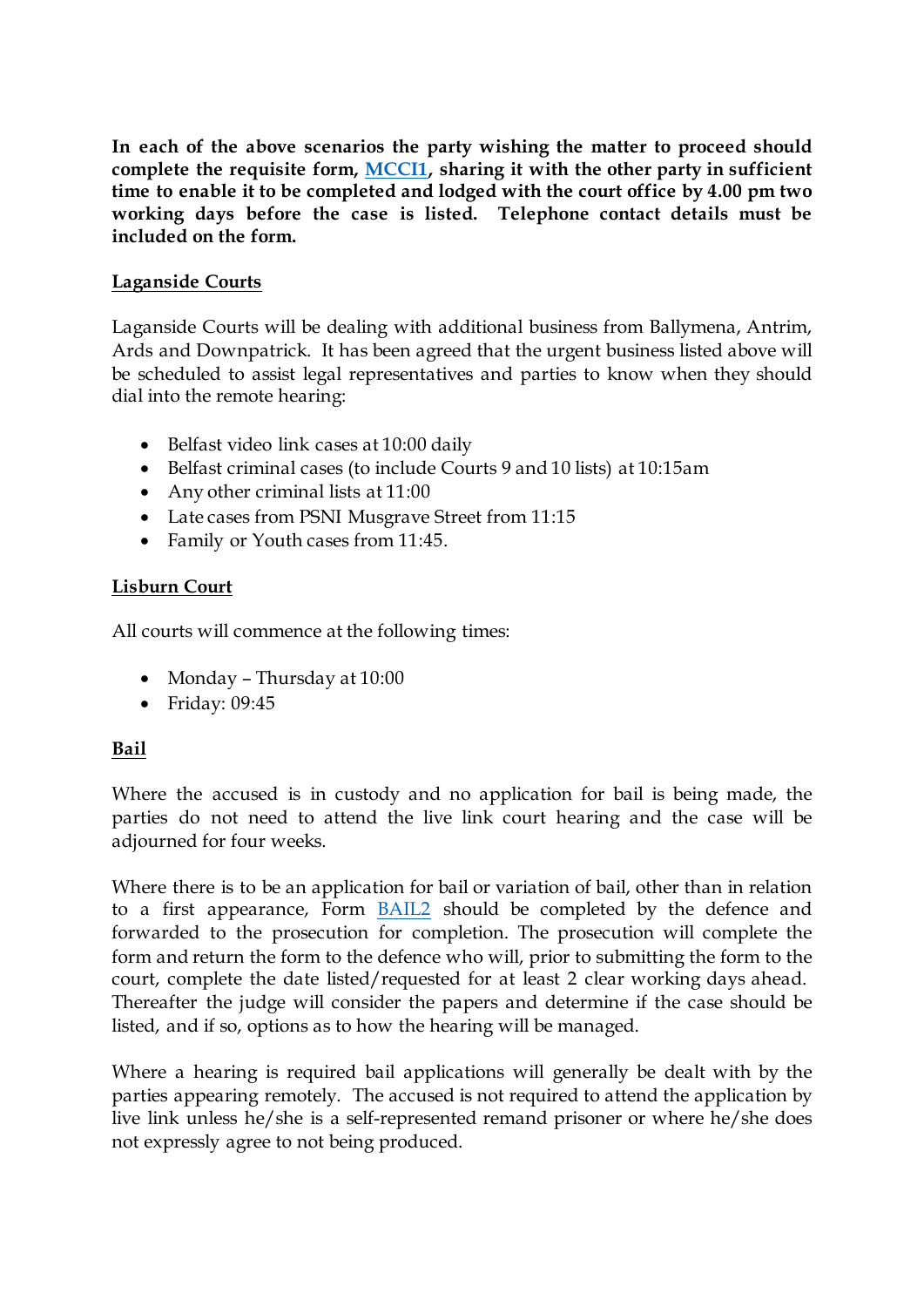## **Preliminary Enquiries (PEs)**

PEs will proceed where the parties make application to the court through collaborative completion of the relevant form. Where a defendant is in custody hearings will generally be facilitated by remote means. Where a defendant is on bail the court office will make the necessary arrangements.

## **Other matters**

**Where a solicitor wishes to have a matter listed for plea and sentence or are seeking to have a matter dealt with, for[m MCCI1](https://judiciaryni.uk/sites/judiciary/files/media-files/FORM%20MCCI1%20%20Magistrates%20%20Court%20Business%20Continuity%20Covid%2019%20%2012.5.20.DOC) should be used.**

There is no need to submit a separate Bring Forward application. The moving party should complete their part of the form and submit it to the other side for completion and once the form is returned to the moving party it should be submitted to the court office by 4:00pm two working days before the case is listed. Telephone contact details must be included on the form. Thereafter the judge will consider the papers and determine if the case should be listed, and if so, options as to how the hearing will be managed.

Where the accused on a charge sheet is not in custody, and the case is in the court list, the case will be adjourned for 4 weeks unless the parties want the case listed to be dealt with.

New summonses may continue to be issued by the PPS with dates to be fixed as agreed with the court office. These cases will be listed on the basis that should a party wish it to proceed they must complete the requisite form, sharing it with the other party in sufficient time to enable it to be completed and lodged with the court office two working days before the case is listed.

Members of the public are reminded that it is possible to enter a plea of guilty by post in some cases, and they may want to consider consulting a solicitor about this option. Where there is an option to enter a plea of guilty by post a summons, from the Public Prosecution Service, is accompanied by a Form 3 Notice setting out details of how you can enter a plea of guilty by post together with a Form 6 or Form 6A. You may request that the case be dealt with on foot of this written plea of guilty without having to attend court by completing the appropriate Form 6 or 6A which should be returned at least three days before the date fixed for the hearing. The court will record a conviction and issue notification of the sentence. Should the Court decide to adjourn the hearing before passing sentence, you will be given notice in writing of the time and place of the adjourned hearing.

Where no issue is raised all non-urgent cases will be adjourned for four weeks. **No form or correspondence is required where an adjournment is the anticipated outcome.** However, should a legal representative consider it necessary to email the court office then to facilitate the effective handling of correspondence legal representatives are asked to undertake the following steps: